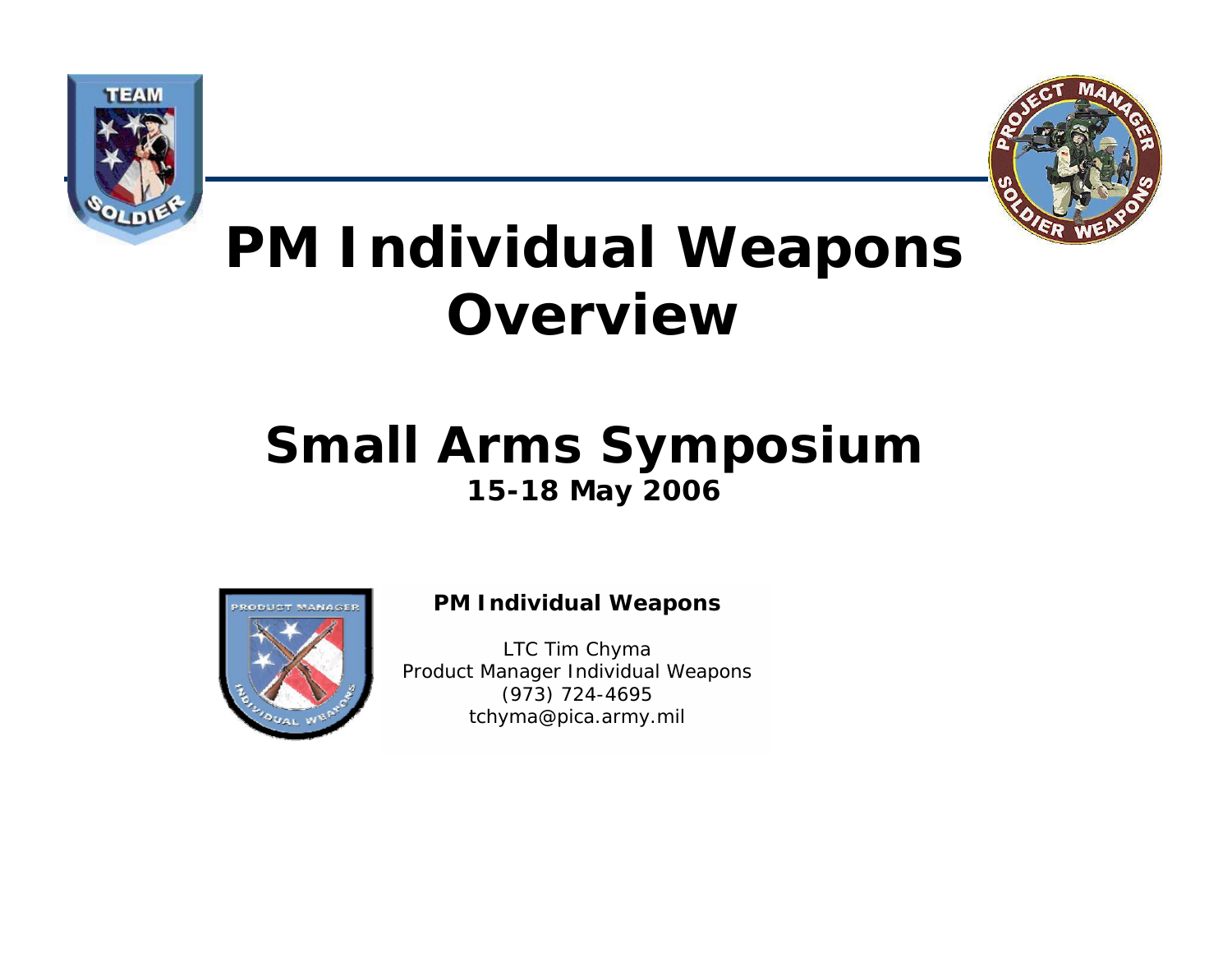

### **Individual Weapons**



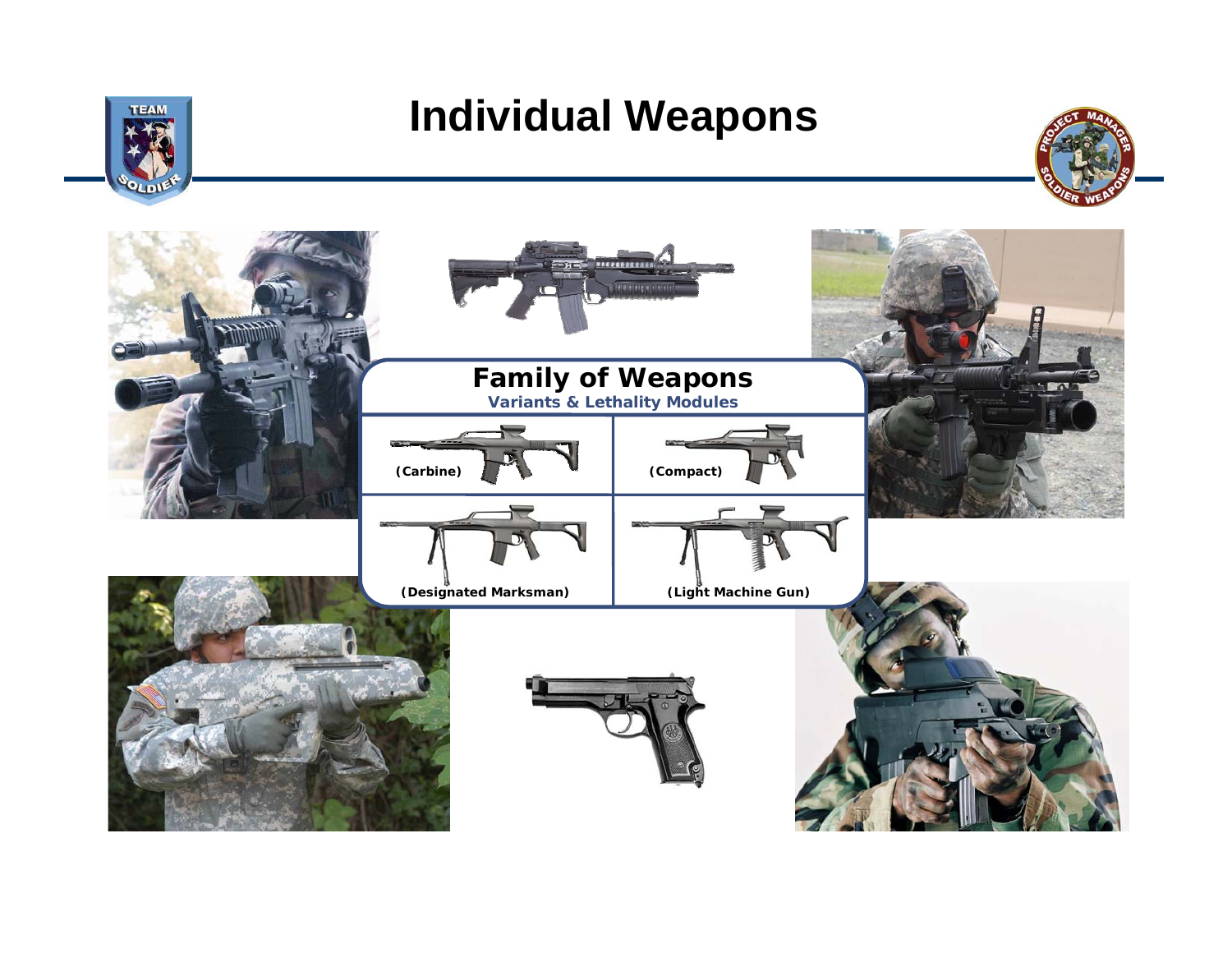

## **XM25 Air Burst Weapon System**

### **DESCRIPTION**

**A semi-automatic rifle with an integrated target acquisition fire control that fires 25mm air bursting munitions.**

**ACQ STRAT:** Developmental

**QTY:** TBD

**PHASE:** Technology Development

**CONTRACTOR:** Alliant Techsystems, Plymouth, MN; L3 Communications (Brashears), Pittsburgh, PA; H&K, Oberndorf, GM

### **CAPABILITIES**

- $\mathcal{L}_{\mathcal{A}}$ **Defeats defilade targets**
- $\overline{\phantom{a}}$  **Family of 25mm ammunition** (includes HEAB, TP, AP, non-lethal)
- г **500 meter point targets**
- **500-700 meters area targets**
- **Fully integrated target acquisition/fire control**

(2x Thermal, 2x DVO, LRF, compass, fuze setter, ballistic processor, and internal display)



2

- п **Design Refinement (system weight reduction, fuze, TA/FCS interface)**
- п **Engineering testing**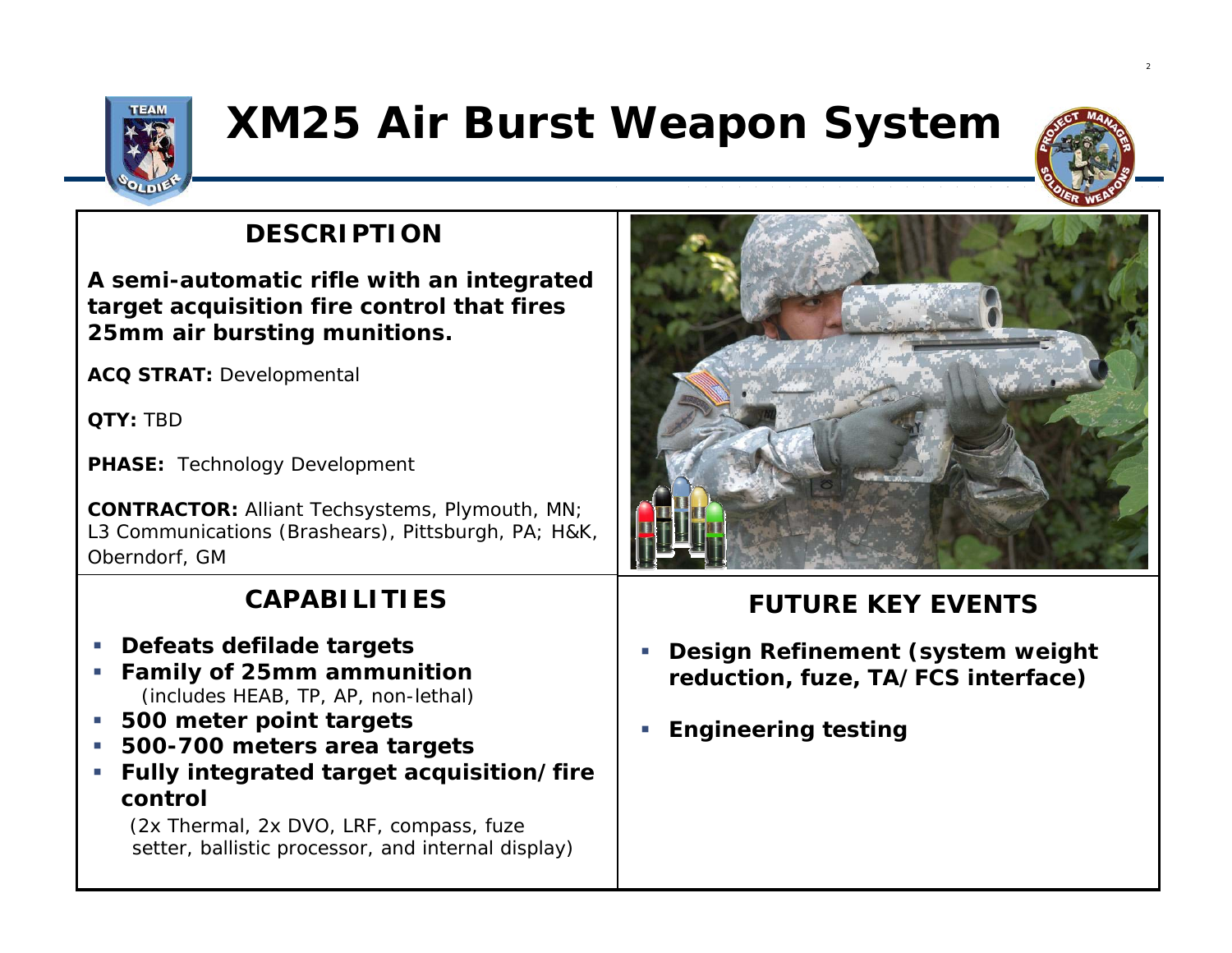

## **XM26 Modular Accessory Shotgun System (MASS)**



4

### **DESCRIPTION**

**A lightweight accessory shotgun system that attaches under the barrel of the M4and M16 Modular Weapon Systems.**

**ACQ STRAT:** COTS/NDI

**QTY:** Tentatively 26,789

**PHASE:** Systems Dev & Dem

**CONTRACTOR:** Vertu Corp



### **CAPABILITIES**

- **Fires Lethal, Non-lethal and Door Breaching 12 Ga. Rounds**
- **Can be zeroed to the sighting system of the host weapon**
- **Lethality equivalent of a stand-alone 12 Ga. Shotgun**
- **Can be fired as a stand-alone weapon**

- $\overline{\phantom{a}}$ **Developmental Testing**
- $\mathbb{R}^{n\times n}$ **Operational Testing**
- Ш **Production Decision**
- **Fielding**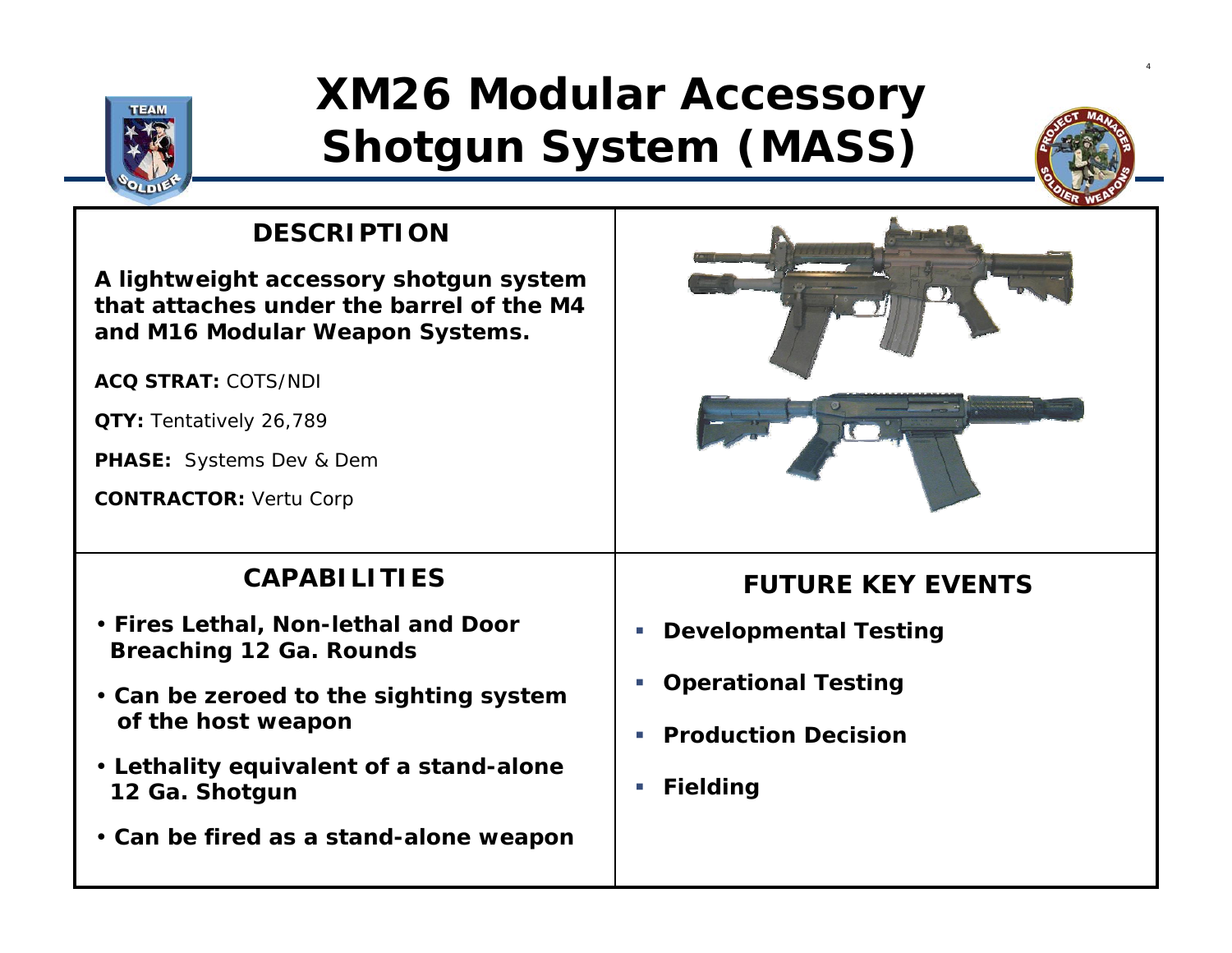## **XM320 GRENADE LAUNCHER MODULE (GLM)**





### **DESCRIPTION**

**A 40mm grenade-launching weapon module that will replace M203 series grenade launchers currently mounted on the M16/M4 series of rifles and carbines.**

**ACQ STRAT:** COTS/NDI

**QTY:** Tentatively 71,600

**PHASE:** Systems Dev & Dem

**CONTRACTOR:** Heckler & Koch Defense Inc.

#### **CAPABILITIES**

- **Integral Day/Night sighting system improves target acquisition and accuracy**
- **Improved Reliability and Safety**
- **Can be fired as a stand-alone weapon**
- **Unrestricted breach allows a wider array of munitions**



- **Operational Testing**
- $\overline{\phantom{a}}$ **Production Decision**
- $\overline{\phantom{a}}$ **Fielding**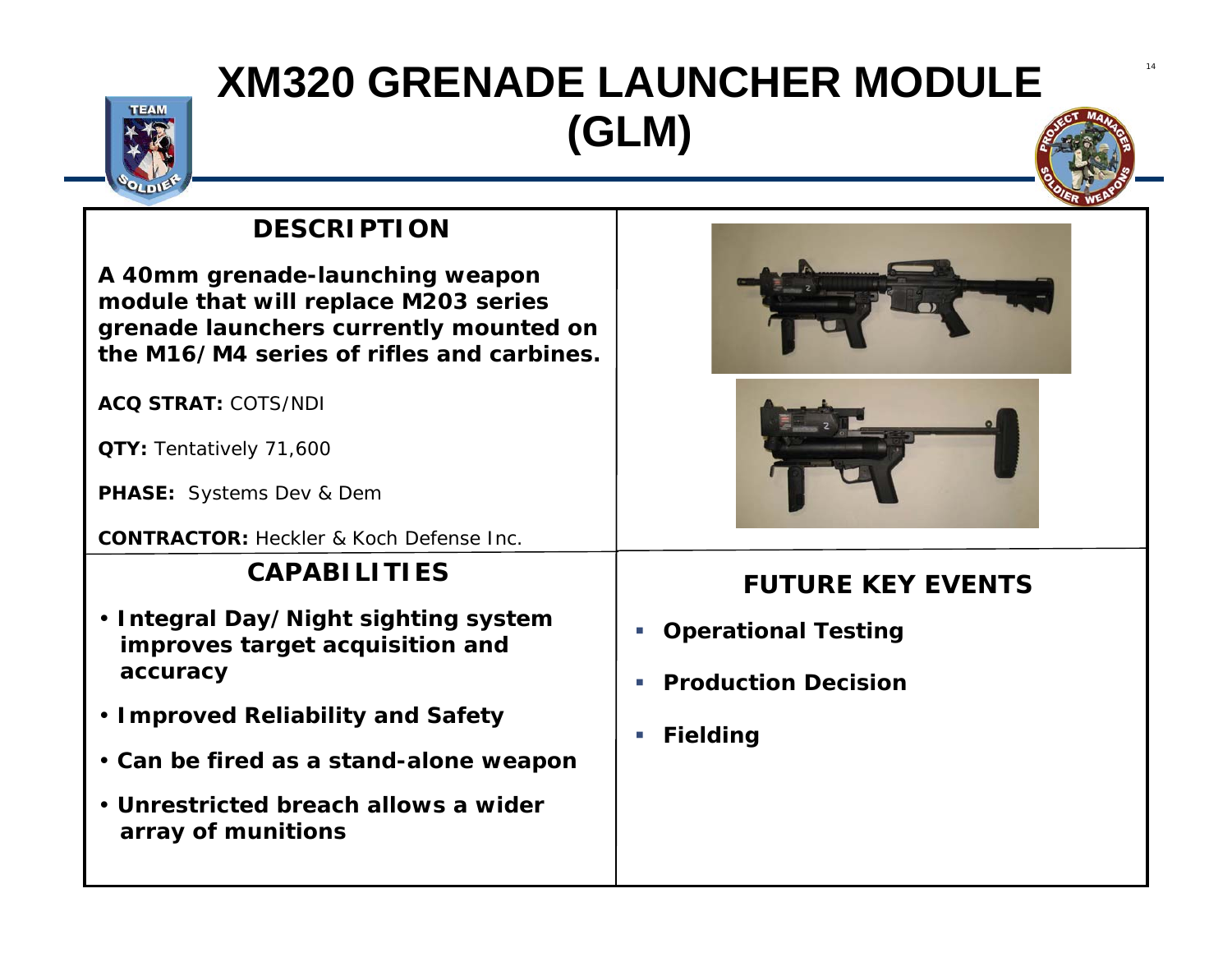

### **Family Of Small Arms Suppressors (FoSAS)**

### **DESCRIPTION**

**A family of accessory suppressors that attach to the muzzle of the weapon to reduce the firing signature.** 

**ACQ STRAT:** COTS/NDI (Small Business Set Aside)

**QTY:** Tentatively 78,270 (35,770-M9; 40,000-M4/M16; 2,500 M249)

**PHASE:** Downselect (M9 & M4/M16)

**CONTRACTOR:** TBD

### **CAPABILITIES**

- **Reduces muzzle flash, noise, smoke and dust**
- **Family that attaches to M9, M4/M16 and M249**
- **Easily installed by operator**
- **No adverse effects on weapon reliability or performance**



6

- $\bullet$ **Final Proposal Evaluations**
- •**Contract Award**
- •**Deliver Test Samples**
- •**Begin Developmental Testing**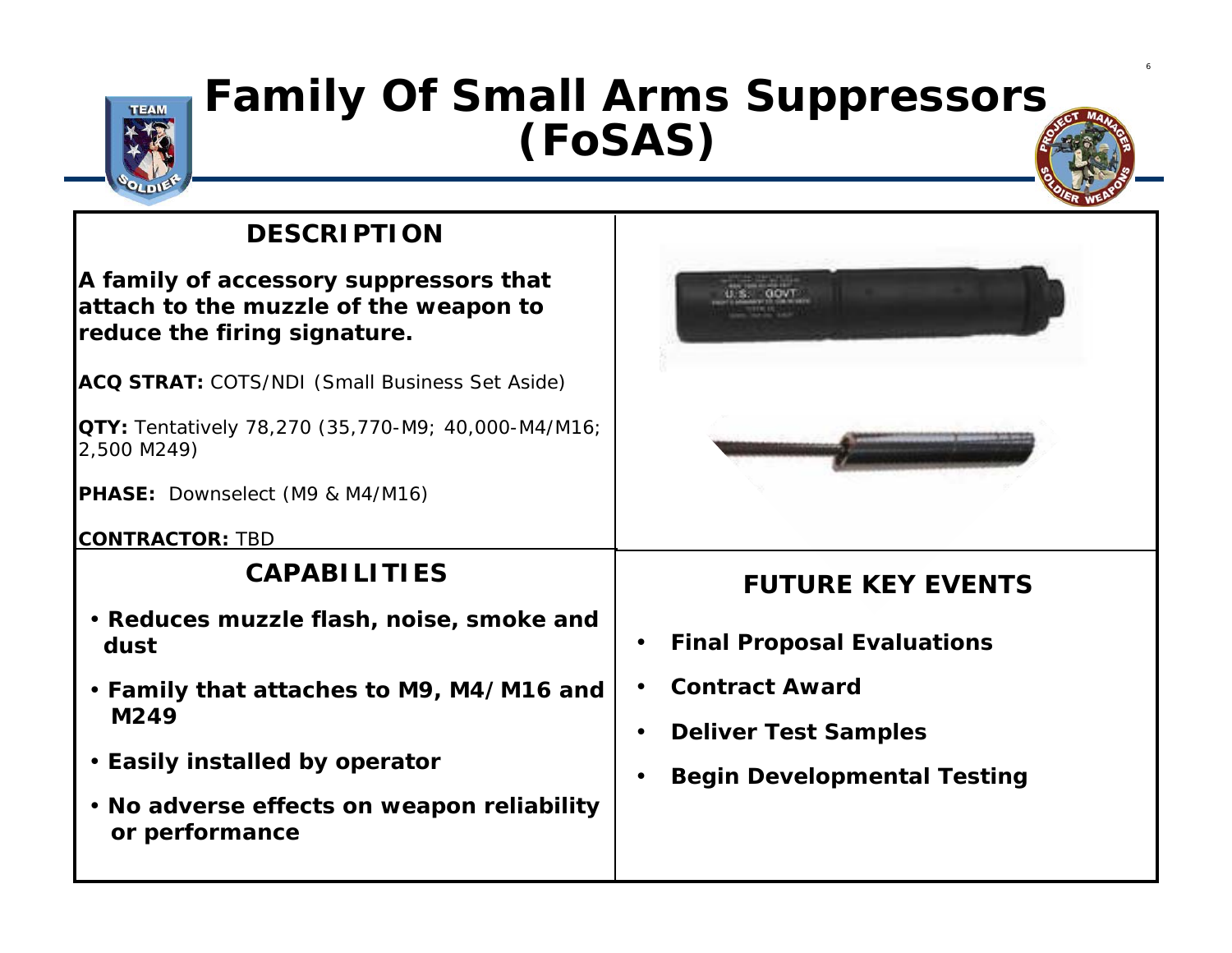